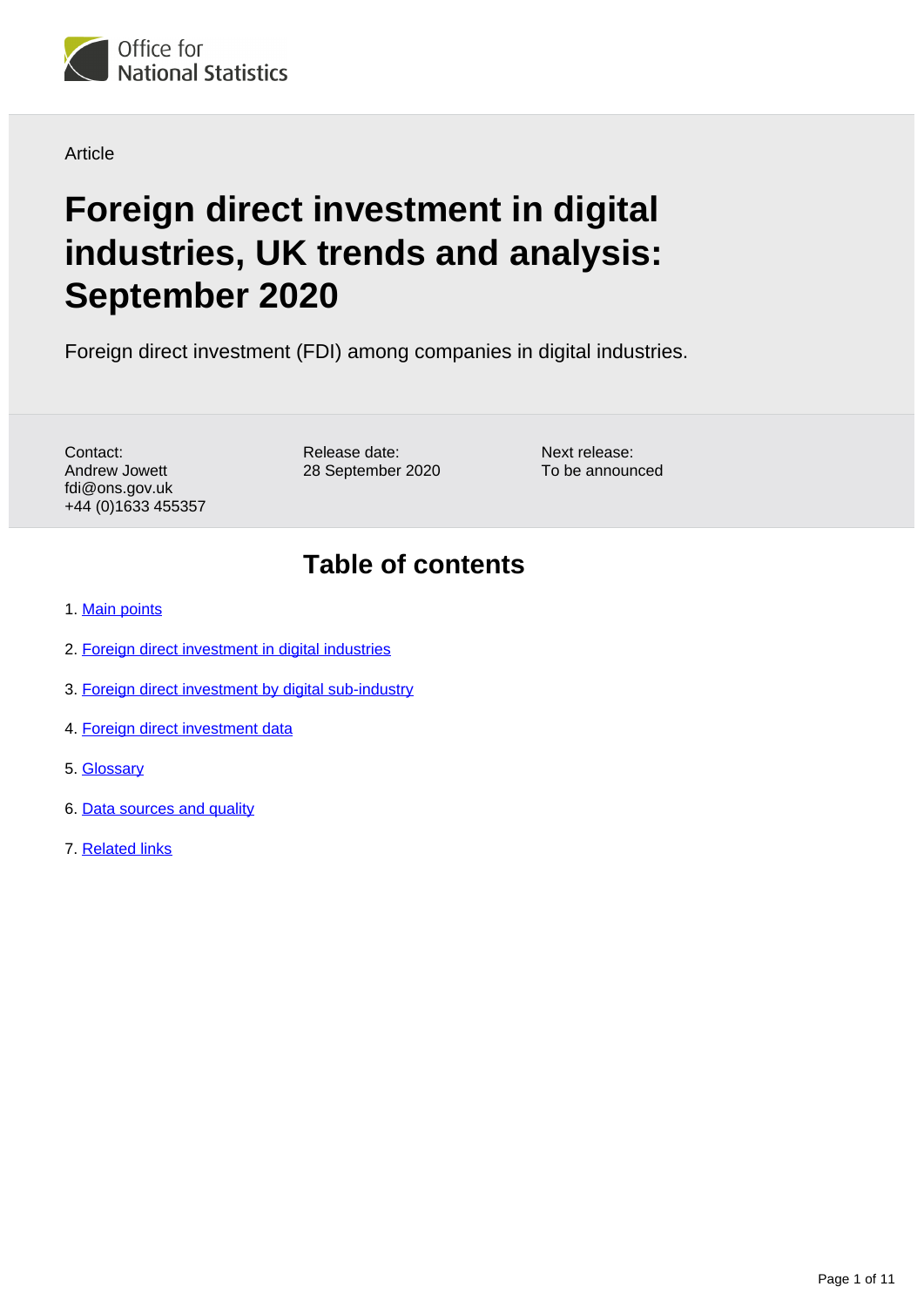## <span id="page-1-0"></span>**1 . Main points**

- Foreign direct investment (FDI) in digital industries accounted for 8.6% of the UK's total outward investment position and 10.4% of the total inward position in 2018.
- The value of the inward FDI position in digital industries increased in 2017 and 2018 while the outward position decreased, leading to a negative net investment position in digital industries in 2018.
- The telecommunications sub-industry usually accounted for the highest value of all digital sub-industries for both outward and inward FDI positions between 2014 and 2018; it accounted for 76.6% of the outward position and 49.0% of the inward position in 2018.
- In 2018, publishing sub-industries accounted for 33.4% of total digital outward earnings compared with 5.5% for the outward digital position; publishing accounted for 9.0% of digital inward earnings compared with 1.9% of the inward digital position.
- Computer services was the only digital sub-industry to have positive outward and inward FDI flows for every year between 2014 and 2018.

## <span id="page-1-1"></span>**2 . Foreign direct investment in digital industries**

Digital industries are those that either provide, supply or enable digital activity. These industries support innovation, technological development and growth in the economy. Digital industries are becoming more prominent in modern economies, consequently there is increasing interest in these statistics.

In 2018, the stock of foreign direct investment (FDI) that UK companies held in other countries in these industries (outward position) was £120.8 billion, compared with the UK's total outward FDI position of £1,408.7 billion, or 8.6% of the total. This was lower than the £158.0 billion stock controlled by foreign companies in the UK (inward position) in digital industries, compared with a total inward position of £1,520.6 billion, or 10.4% of the total. This means that one-tenth of all UK inward FDI was held in digital industries in 2018.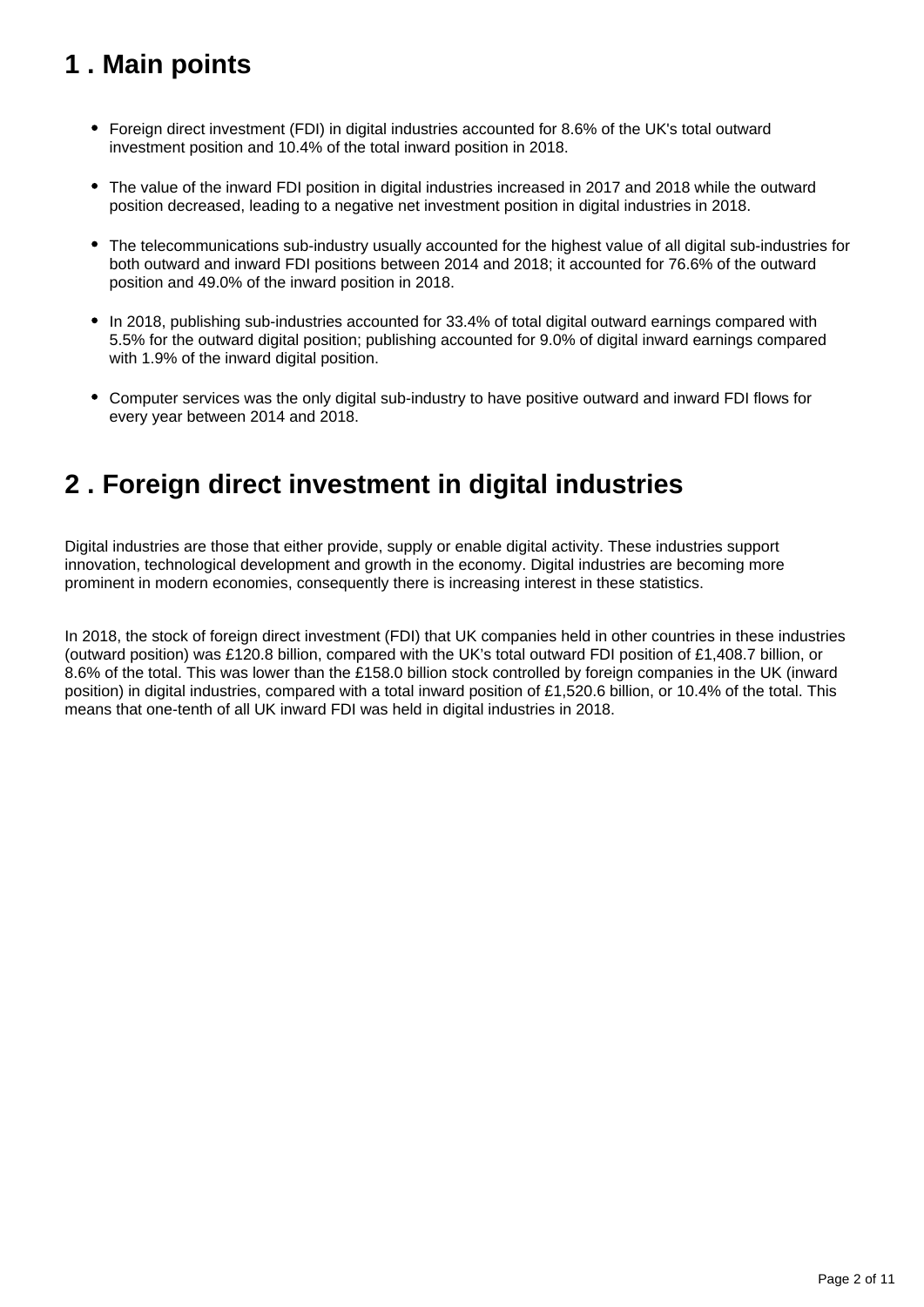#### **Figure 1: The values of inward and outward FDI with digital industries were of a relatively similar magnitude between 2014 and 2018**

**Foreign direct investment position of companies with digital industries compared with all other FDI companies, outward and inward, 2014 to 2018**

Figure 1: The Vall and and outward FDI with dightal industries were of a relatively similar magnitude between 2014 and 2018

Foreign direct investment position of companies with digital industries compared with all other FDI companies, outward and inward, 2014 to 2018



#### **Source: Office for National Statistics - Foreign Direct Investment Survey**

#### **Notes:**

1. Directional statistics are used in this analysis.

The values of both inward and outward FDI in digital industries have been relatively stable since 2014. The inward FDI position in digital industries increased in 2018 to £158.0 billion, from £120.0 billion in 2017 and from £89.6 billion in 2016. This was in contrast to changes in the value of outward FDI in digital industries, which decreased from £147.0 billion in 2016 to £135.9 billion in 2017 and £120.8 billion in 2018. The UK had a negative net (outward less inward) FDI position in 2018 among digital industries, having been positive between 2014 and 2017. Despite the falling value of UK outward FDI in digital industries from 2016, the 2018 value was still higher than that recorded in 2015 (£113.1 billion) (Figure 1).

## <span id="page-2-0"></span>**3 . Foreign direct investment by digital sub-industry**

Digital industries include the manufacture of digital products as well as the supply of digital services. These can be grouped in to six sub-industries using the Foreign Direct Investment (FDI) Survey. More details on these subindustries can be found in Section 6.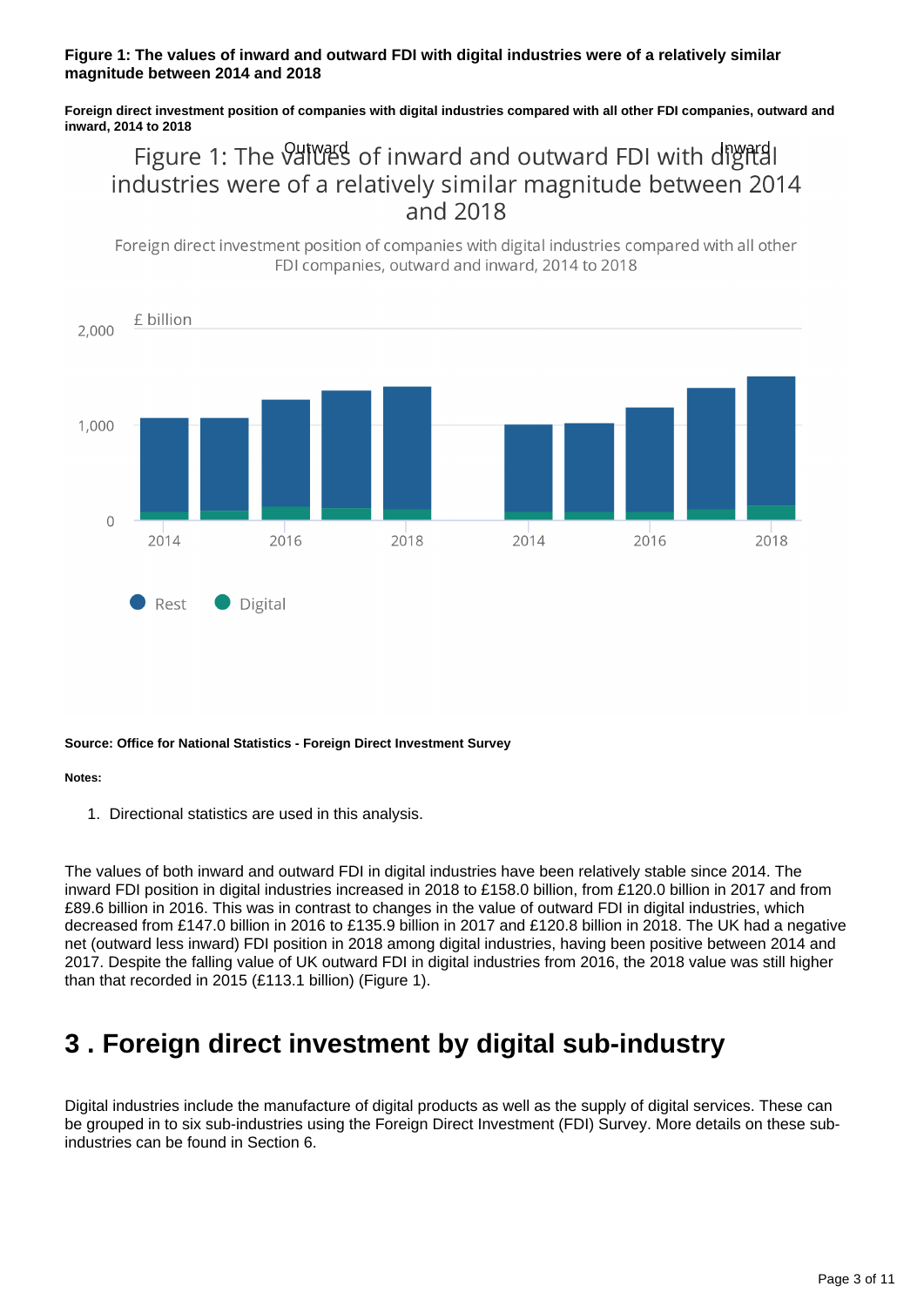### **FDI positions**

Telecommunications was the sub-industry with the highest value among the digital industries in 2018 for both inward and outward FDI. Outward FDI is very concentrated in that sub-industry, which accounted for £92.5 billion of the total £120.8 billion (or 76.6%) of the outward FDI position in digital industries in 2018. This was followed by computer services (£16.5 billion) and publishing (£6.6 billion). Furthermore, the relative outward positions of each digital sub-industry within the total digital industries position have generally remained consistent (Figure 2).

#### **Figure 2: FDI in telecommunications industries accounted for the highest values of inward and outward FDI stocks in digital industries**

**Foreign direct investment positions of companies by digital sub-industry, outward and inward, 2014 to 2018**

Figure 2: FDI in the communications industries accounted for the highest values of inward and outward FDI stocks in digital industries

Foreign direct investment positions of companies by digital sub-industry, outward and inward, 2014 to 2018



**Source: Office for National Statistics - Foreign Direct Investment Survey**

#### **Notes:**

- 1. Directional statistics are used in this analysis.
- 2. The sub-industries are manufacture of electronics and computers (Manu elec); publishing activities (Publ); film, TV, video, radio and music (Film); telecommunications (Telecom); computer services (Comp serv); and information services (Info serv).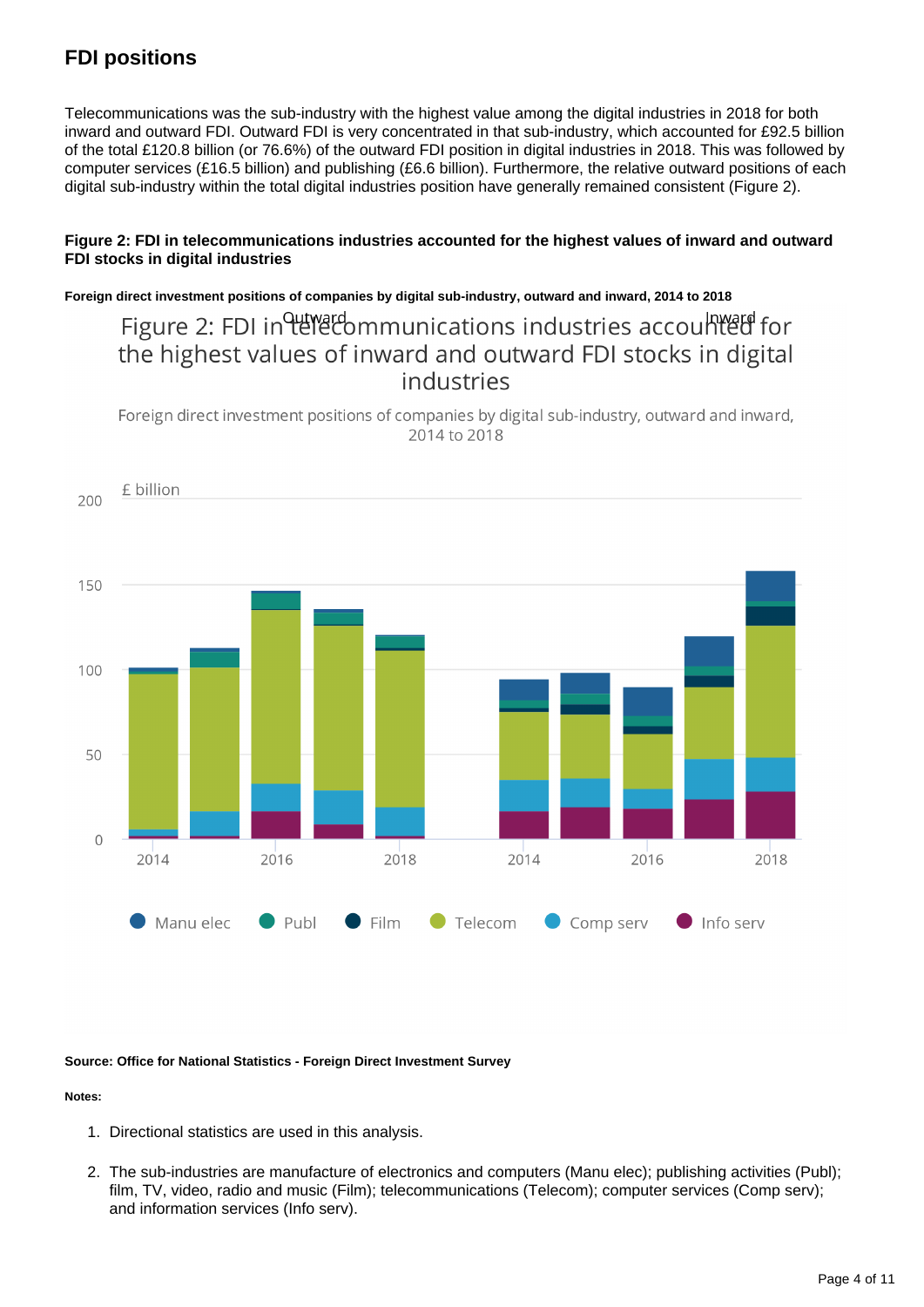The inward digital FDI positions were much less concentrated in telecommunications compared with outward positions. That sub-industry accounted for £77.4 billion (or 49.0%) of the total £158.0 billion inward FDI position in digital industries in 2018. The next highest positions were in information services (£28.1 billion) followed by computer services (£20.6 billion). The value of inward FDI in telecommunications industries increased notably in 2018 compared with 2016. The inward position among film, TV, radio, video and music companies was also much higher in 2018 compared with 2014 (and 2016). On the other hand, the inward FDI positions in publishing industries was lower in 2018 than 2016, whereas companies in the manufacturing of electronics and computers saw fairly stable values over those three years.

### **FDI earnings**

The total value of FDI earnings from digital industries were higher in 2018 than in 2014 for both outward and inward FDI. Despite increasing over this period, the UK had negative net earnings (outward less inward) from digital industries in 2018 due to the value of inward earnings exceeding that of outward earnings. Outward FDI earnings in digital industries accounted for 3.6% of total UK outward FDI earnings in 2018. That proportion was much lower compared with 2017 (6.0%) and 2016 (7.0%). For inward earnings, digital industries accounted for 9.2% of all inward FDI earnings in 2018, which was the highest it had been since 2015 (11.1%).

The earnings values across sub-industries in Figure 3 largely follow those for positions; for example, FDI earnings and positions among telecommunications companies usually had the highest values. The main exception was in 2016, when earnings for this sub-industry were slightly negative for inward FDI and the thirdhighest value for outward FDI.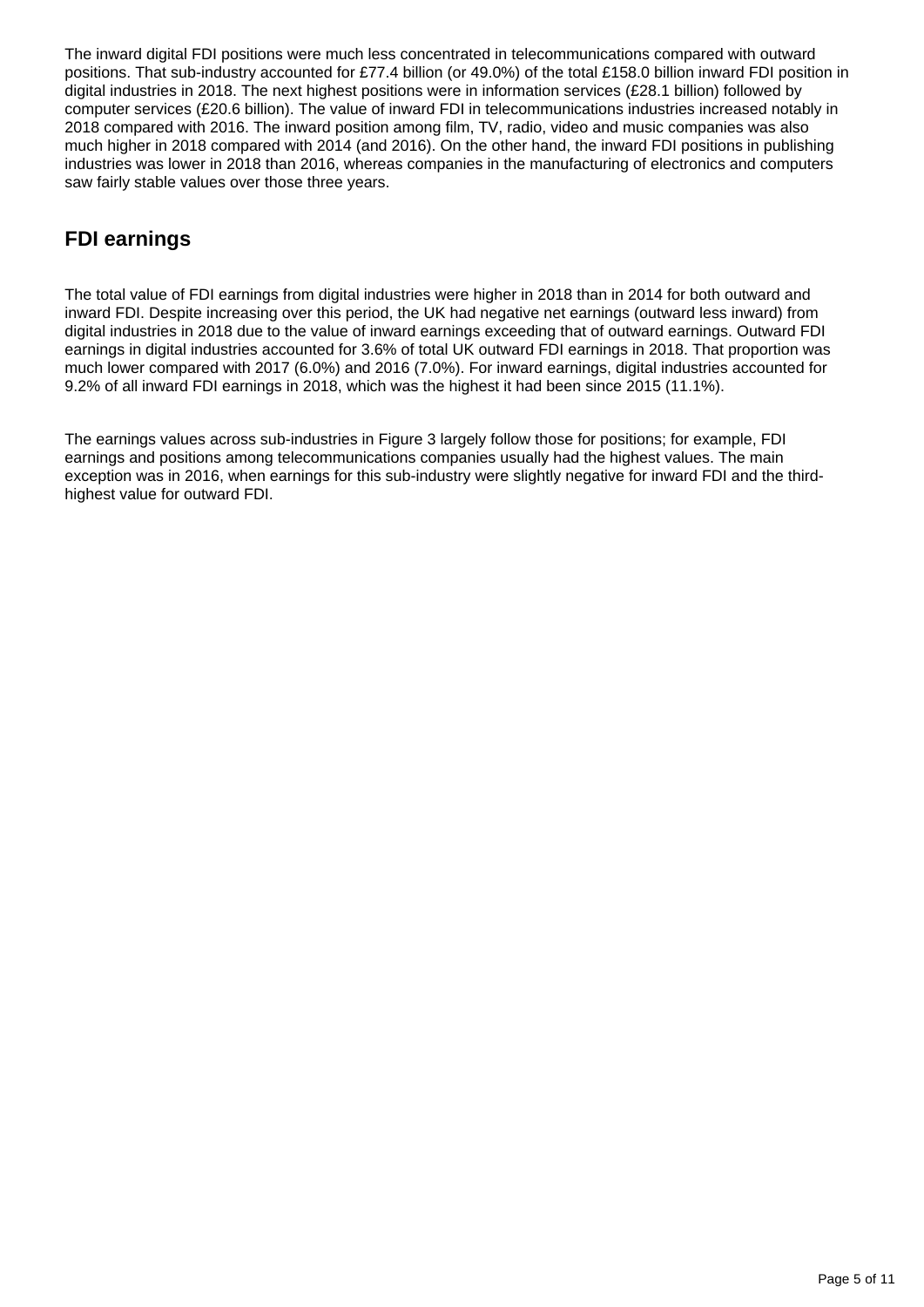#### **Figure 3: Telecommunications industries were usually a large contributor to total UK FDI earnings in digital industries**

#### **Foreign direct investment earnings of companies by digital sub-industry, outward and inward, 2014 to 2018**

## Figures: Telecommunications industries were usually a large contributor to total UK FDI earnings in digital industries

Foreign direct investment earnings of companies by digital sub-industry, outward and inward, 2014 to 2018



#### **Source: Office for National Statistics - Foreign Direct Investment Survey**

#### **Notes:**

- 1. Directional statistics are used in this analysis.
- 2. .. denotes value suppressed to mitigate disclosure.
- 3. Components may not sum to totals due to rounding.
- 4. The sub-industries are manufacture of electronics and computers (Manu elec); publishing activities (Publ); film, TV, video, radio and music (Film); telecommunications (Telecom); computer services (Comp serv); and information services (Info serv).

Telecommunications accounted for £3.3 billion and publishing for a further £1.2 billion of the outward FDI earnings in digital industries in 2018. These were partly offset by negative earnings in computer services (£0.8 billion). On the other hand, all digital sub-industries reported positive inward FDI earnings in 2018, with those for telecommunications (£2.3 billion) and computer services (£2.0 billion) being more similar than the respective FDI position values.

By contrast, the relative values for FDI in publishing industries tended to be higher than its share in FDI positions in both directions. In 2018, these industries accounted for 33.4% of total outward digital earnings compared with 5.5% for the outward position; inward earnings were 9.0% compared with 1.9% for the inward digital position.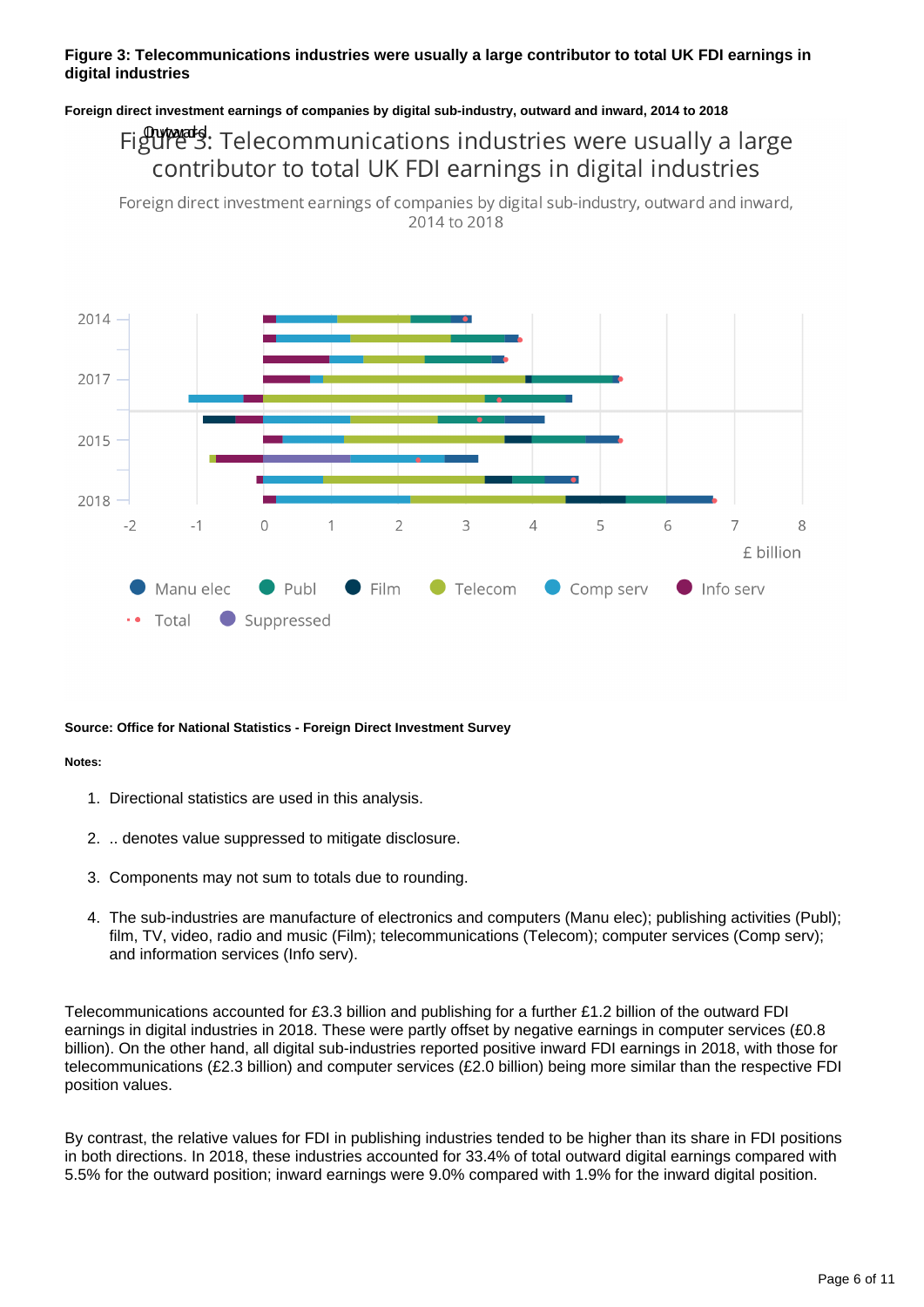### **FDI flows**

FDI flows measure equity (share) transactions along with inter-company loans between different parts of corporate structures. This makes them a wider measure than earnings and debt transactions by also including changes in share holdings (equity), debt and reinvested earnings. Therefore, changes in these statistics can be heavily affected by one-off transactions.

For digital outward FDI flows, telecommunications companies had the highest absolute value in every year (Figure 4); these flows were negative in 2014, 2015 and 2016 and then positive for 2017 and 2018. Computer services and manufacturing of electronics and computers were the only sub-industries to have positive outward FDI flows in all five years, albeit by £0.1 billion in some cases.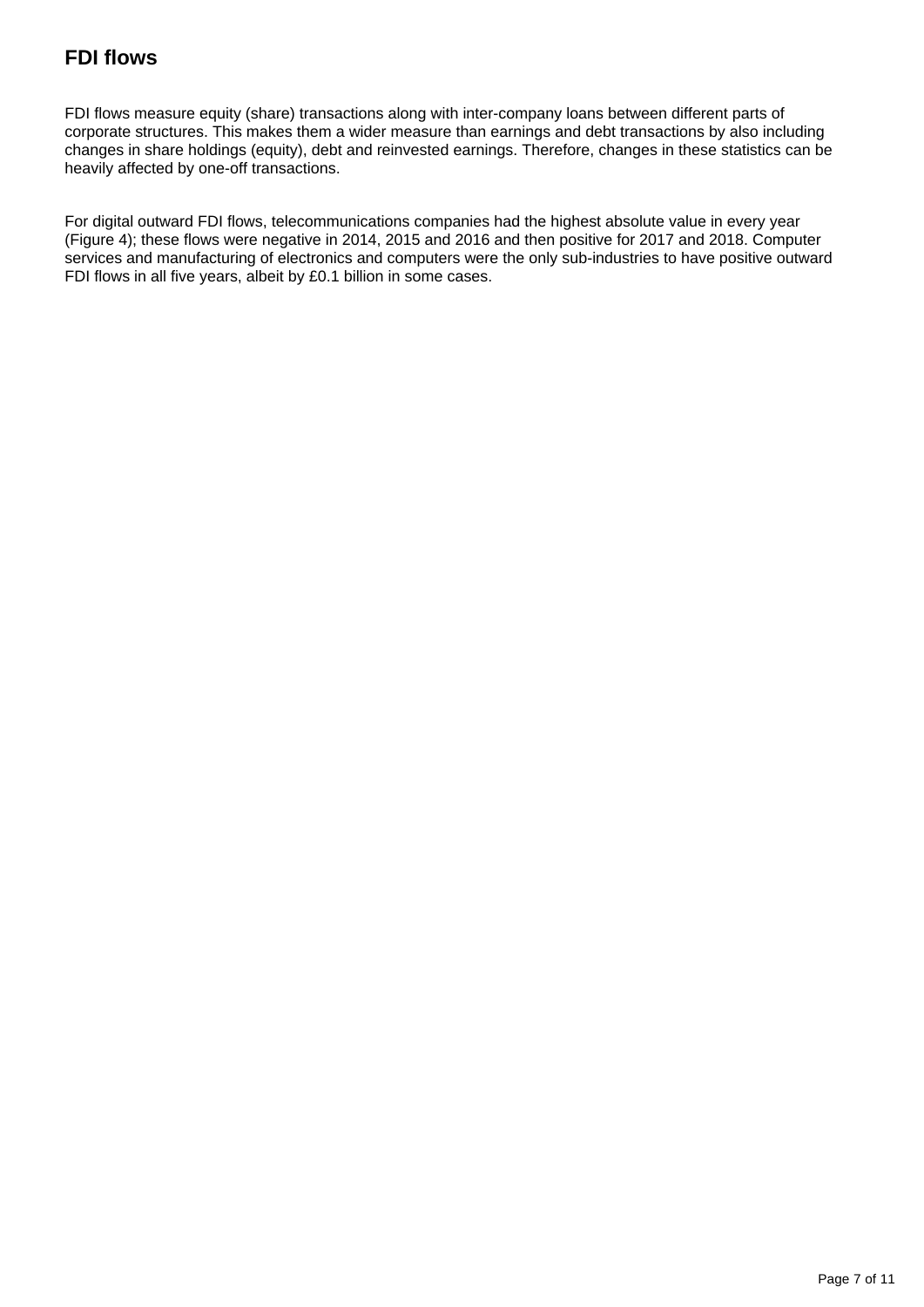#### **Figure 4: Inward FDI flows with digital industries were much higher than the outward FDI flows between 2014 and 2018**

#### **Foreign direct investment flows of companies by digital sub-industry, outward and inward, 2014 to 2018**

## Figure 4: Inward FDI flows with digital industries were much higher than the outward FDI flows between 2014 and 2018

Foreign direct investment flows of companies by digital sub-industry, outward and inward, 2014 to 2018



#### **Source: Office for National Statistics - Foreign Direct Investment Survey**

#### **Notes:**

- 1. Directional statistics are used in this analysis.
- 2. .. denotes value suppressed to mitigate disclosure.
- 3. Components may not sum to totals due to rounding.
- 4. The sub-industries are manufacture of electronics and computers (Manu elec); publishing activities (Publ); film, TV, video, radio and music (Film); telecommunications (Telecom); computer services (Comp serv); and information services (Info serv).

Compared with outward flows, inward FDI flows with telecommunications companies had the highest absolute value in 2018 only. The highest inward flow values were for computer services in 2014, 2015 and 2016, and information services in 2017. As with outward flows, those for computer services were positive in all five years.

Microdata analysis for inward FDI flows show that the same computer services companies usually have the highest values for FDI flows in each year. In addition, the suppressed value for FDI flows in that sub-industry in 2016 partly reflects the merger of Visa Europe with Visa Incorporated. Meanwhile, the suppressed inward FDI flow value for telecommunications in 2018 includes Comcast Incorporated's acquisition of Sky PLC, and the large negative outward FDI flow value for telecommunications in 2014 reflects Vodafone's sale of Verizon Wireless.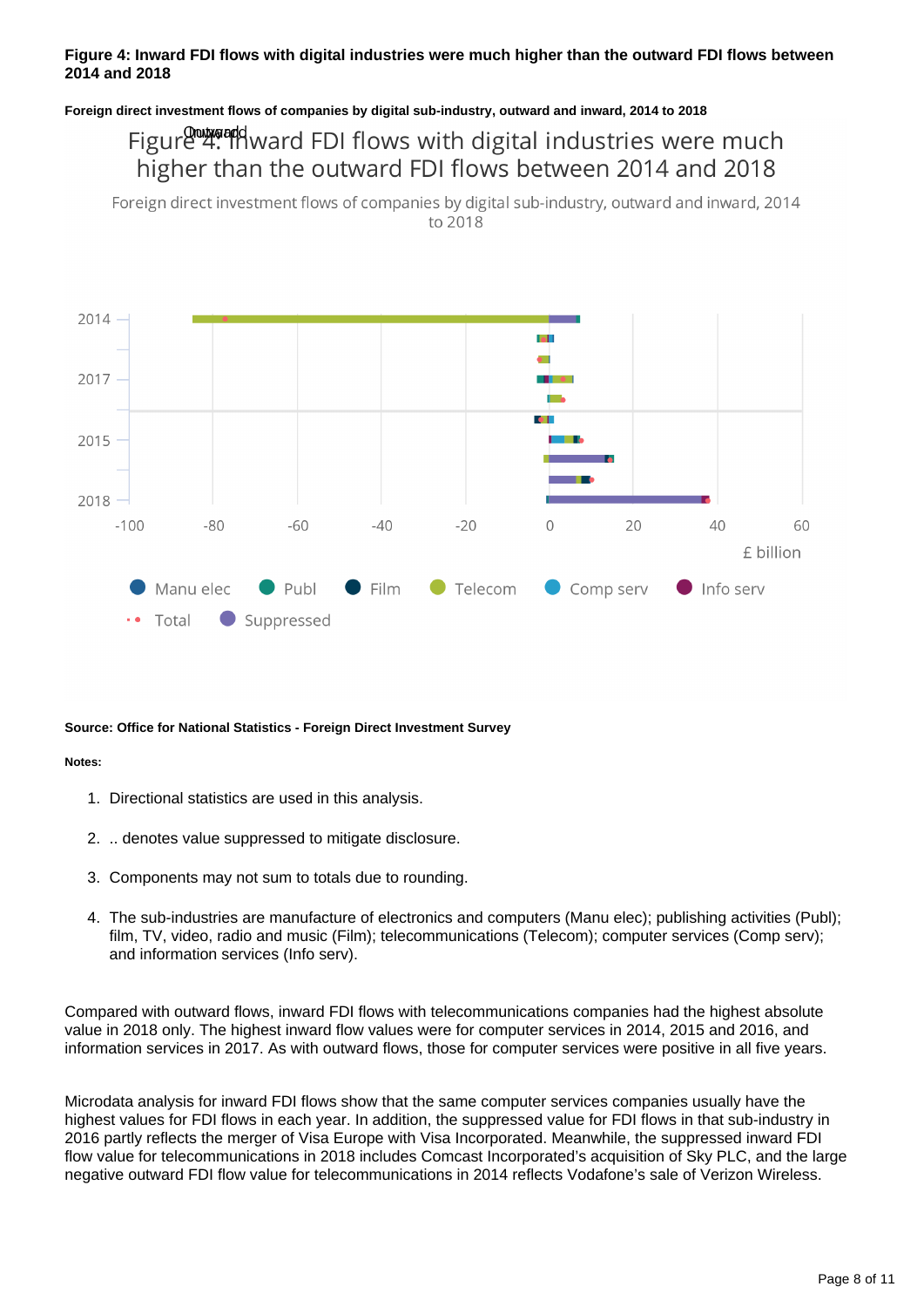## <span id="page-8-0"></span>**4 . Foreign direct investment data**

[Foreign direct investment involving UK companies: inward](https://www.ons.gov.uk/businessindustryandtrade/business/businessinnovation/datasets/foreigndirectinvestmentinvolvingukcompanies2013inwardtables)

Dataset | Released 6 February 2020

Annual statistics on the investment of foreign companies into the UK, including for investment flows, positions and earnings.

[Foreign direct investment involving UK companies: outward](https://www.ons.gov.uk/businessindustryandtrade/business/businessinnovation/datasets/foreigndirectinvestmentinvolvingukcompaniesoutwardtables)

Dataset | Released 6 February 2020

Annual statistics on the investment of UK companies abroad, including for investment flows, positions and earnings.

## <span id="page-8-1"></span>**5 . Glossary**

### **Foreign direct investment (FDI)**

Foreign direct investment (FDI) is cross-border investment made with the objective of establishing a lasting interest in the host economy. FDI is also defined by control relationships, where the direct investor (parent company) controls at least 10% of the voting power (ordinary shares) of the direct investment enterprise. These relationships can be measured in two directions:

- outward: the direct investments of UK-resident companies in other countries
- inward: the direct investments in the UK from non-resident companies

### **Position**

The FDI position is the value of the stock of investment held at a point in time. These statistics are presented as the stock of FDI controlled by UK-resident companies abroad (outward) or the stock of FDI in the UK controlled by foreign companies. FDI positions are net values for the investments held by the direct investor (parent company) minus reverse investment by direct investment enterprises.

### **Earnings**

Earnings can be thought of as the profits generated from the stock of FDI over a period of time. FDI earnings are net values measuring the profits and interest generated by the direct investor (parent company) from their affiliates minus interest generated by affiliates from their parent companies.

### **Flows**

Flows measure the cross-border movement of funds within multi-national enterprises. FDI flows include changes in shareholdings (equity), debt and reinvested earnings associated with the stock of FDI. These are net values showing investments minus disinvestments.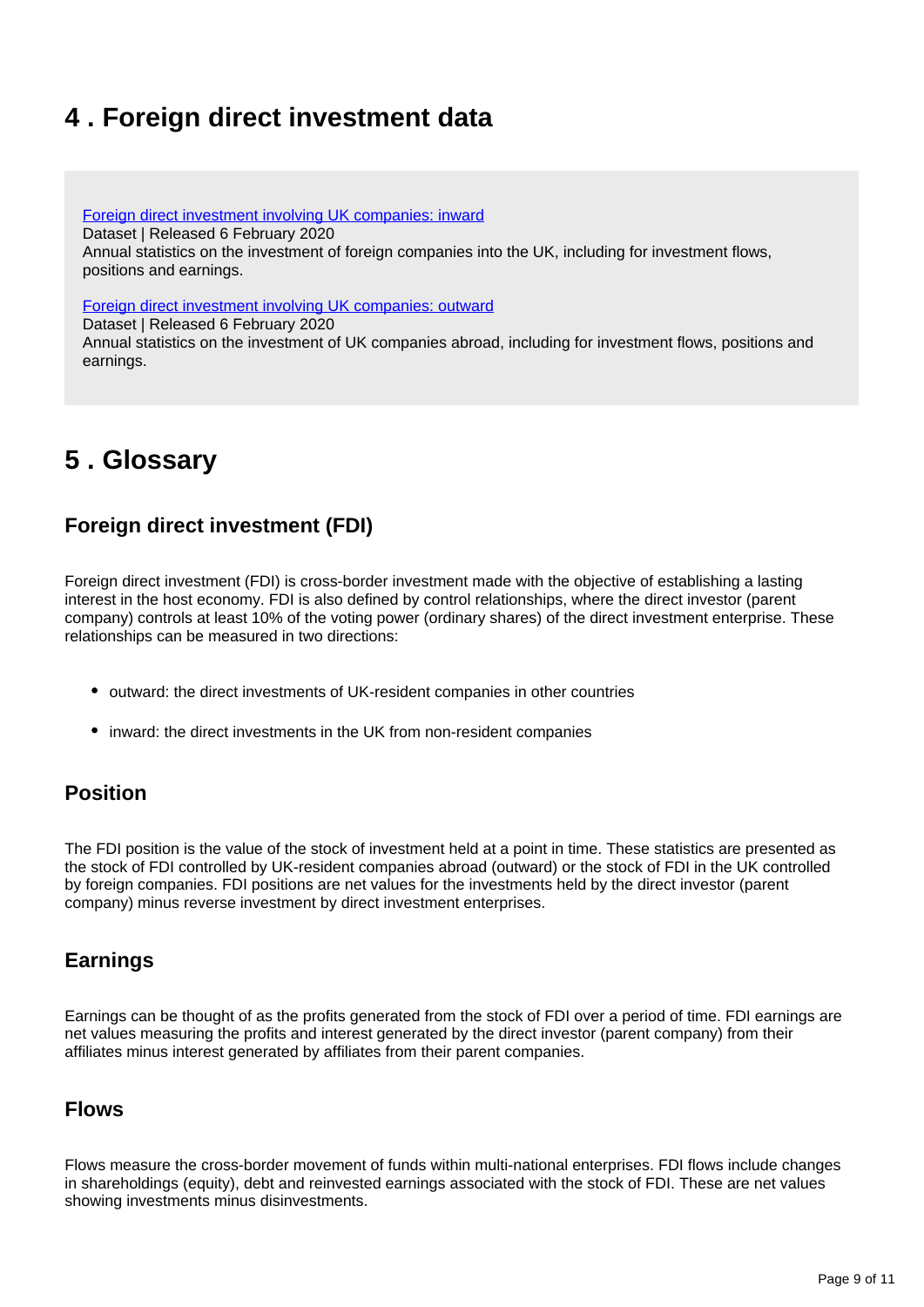### **Directional measurement principle**

The directional measurement principle presents FDI statistics based on the direction of influence of the direct investor (parent company). These statistics are of most use when considering the direction of influence for UKbased companies and therefore in data linking FDI to other sources of information. Directional FDI statistics are distinct from asset and liability statistics used in the [Balance of Payments \(Pink Book\)](https://www.ons.gov.uk/economy/nationalaccounts/balanceofpayments/bulletins/unitedkingdombalanceofpaymentsthepinkbook/2019).

## <span id="page-9-0"></span>**6 . Data sources and quality**

The main source of information for UK foreign direct investment (FDI) statistics is the Annual FDI Survey; separate surveys are used to collect data on inward and outward FDI. This is combined with data from the Bank of England for all monetary financial institutions - such as banks - and other sources for property and public corporations in FDI. Survey responses are used to estimate or impute FDI values for every company in the UK's inward and outward FDI populations. The statistics in this bulletin are compiled using the directional measurement principle (see the **Glossary** for further information).

### **Quality**

More quality and methodology information on strengths, limitations, appropriate uses, and how statistics were calculated is available in the [Foreign direct investment Quality and Methodology Information \(QMI\) report.](https://www.ons.gov.uk/businessindustryandtrade/business/businessinnovation/methodologies/foreigndirectinvestmentfdiqmi)

### **Defining digital industries**

Digital industries are those that either provide, supply or enable digital activity. There are different definitions of what constitutes a digital industry, which are also not necessarily the same as the digital economy. Our definition of digital industries from the Foreign Direct Investment (FDI) Survey is given in Table 1.